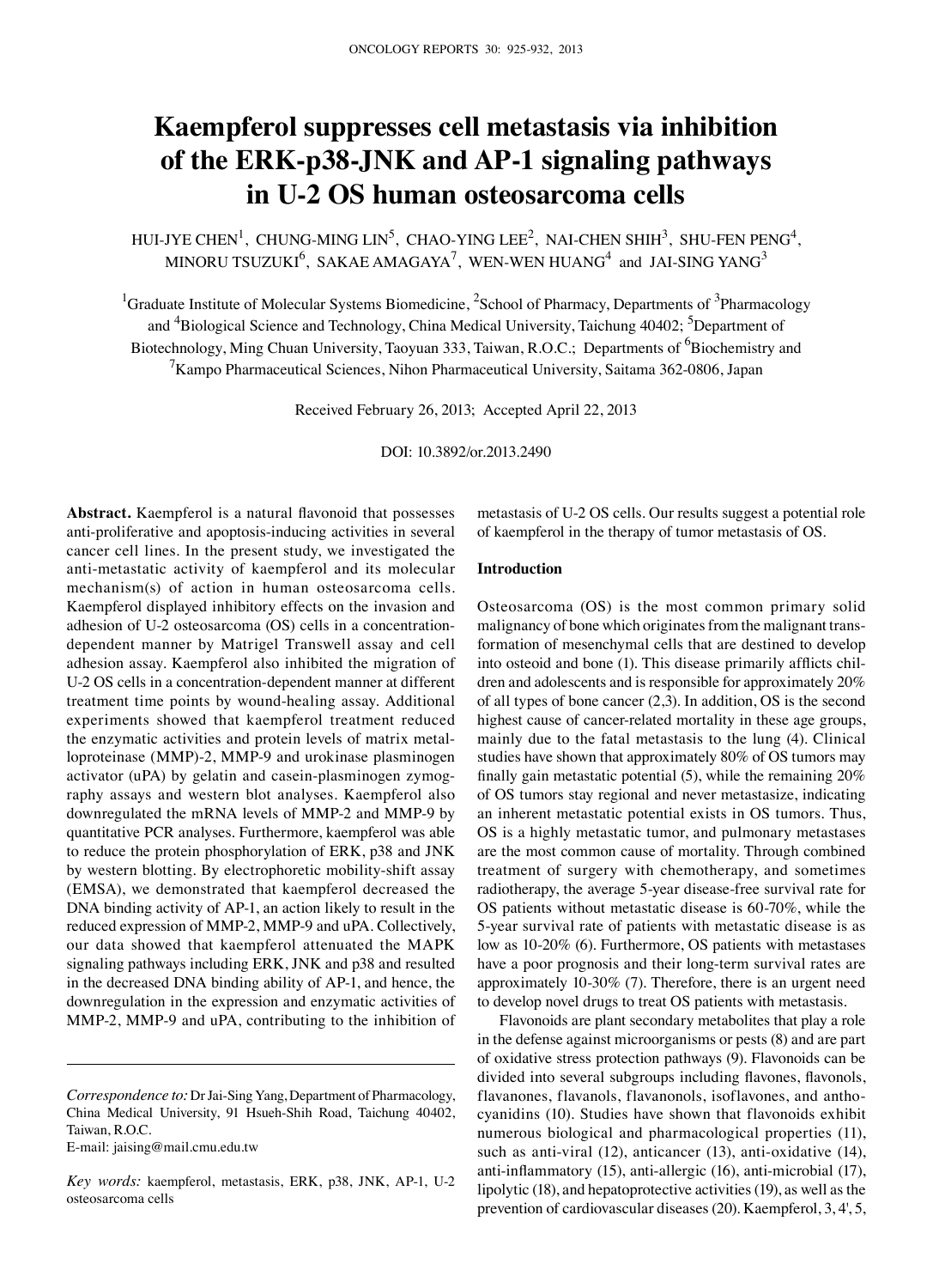7-tetrahydroxyflavone, a natural flavonoid, has been isolated from various plant sources including caper, kale cress, broccoli, tomatoes, hop, red grapes, grapefruit, strawberries, apples and *Ginkgo biloba* (21). Kaempferol can also be found as an ingredient of honey, green and black tea (21-26). Kaempferol and its derivatives are known for their anti-oxidant, antiinflammatory, anti-microbial, anti-diabetic, neuroprotective, and cardioprotective activities (27). Furthermore, it has been reported that kaempferol has anti-proliferation activity and can induce apoptosis in several human cancer cell lines, such as non-small cell lung cancer (28), esophageal cancer (29), leukemia (30), oral cavity cancer (31), prostate cancer (32), colon cancer (33) and OS (34).

It is well known that natural phenolic compounds from plants are able to prevent cancer metastasis (35) and, among them, flavonoids are effective natural agents with anti-invasive and/or anti-metastatic activities against various types of cancer such as brain, breast, lung, colon, cervical, prostate cancer and melanoma (10). As a member of flavonoids, kaempferol displayed anti-invasive activity by reducing MMP-3 activity in MDA‑MB‑231 human invasive breast carcinoma cells (36). Kaempferol can also suppress the HGF-induced phosphorylation of Met and Akt, leading to the inhibition of cell migration of medulloblastoma DAOY cells (37). In addition, kaempferol is able to repress the TPA-induced invasion and migration by prohibiting the  $PKC\alpha/ERK/NF-\kappa B$  signaling pathway in GBM8401 glioblastoma cells (38). However, the anti-metastatic effects of kaempferol on OS remain unclear. In this study, we presented evidence to show that kaempferol was able to inhibit invasion, migration and adhesion of U-2 OS cells. Further evidence indicated that kaempferol suppressed the ERK, p38, JNK as well as the AP-1 signaling pathways and thus reduced the expression and enzymatic activities of matrix metalloproteinases (MMPs) and urokinase plasminogen activator (uPA), contributing to the inhibition of OS metastasis.

### **Materials and methods**

*Chemicals and reagents.* Kaempferol was purchased from Sigma-Aldrich (St. Louis, MO, USA) and solubilized in dimethyl sulfoxide (DMSO; Sigma-Aldrich). Antibodies against MMP-2, MMP-9, β-actin, uPA and GAPDH were obtained from Santa Cruz Biotechnology, Inc. (Santa Cruz, CA, USA). Antibodies against phospho-JNK (Thr183/Tyr185), phosphop38 (Thr183/Tyr185), and phospho-ERK (Thr202/Tyr204) were obtained from Cell Signaling Technology, Inc. (Danvers, MA, USA). HRP-coupled secondary antibodies such as rabbit antimouse IgG, goat anti-rabbit IgG, and donkey anti-goat IgG were obtained from Santa Cruz Biotechnology Inc. 3-(4,5-dimethyl-2-thiazolyl)-2,5-diphenyl-2H-tetrazolium bromide (MTT) was purchased from Sigma-Aldrich. RPMI‑1640 medium, fetal bovine serum (FBS), L-glutamine, penicillin-streptomycin and trypsin-EDTA were obtained from Gibco-BRL (Carlsbad, CA, USA). All other chemicals were obtained from Sigma-Aldrich and Merck KGaA (Darmstadt, Germany) unless otherwise indicated.

*Cell culture.* Human OS cell line, U-2 OS, was purchased from the Food Industry Research and Development Institute (FIRDI, Hsinchu, Taiwan) and cultured in McCoy's 5A medium, supplemented with 10% FBS, 100 U/ml penicillin, 100  $\mu$ g/ml streptomycin and 2 mM glutamine (all from Gibco-BRL), and incubated at  $37^{\circ}$ C in a humidified chamber with  $5\%$  CO<sub>2</sub> (39).

*Cell invasion assay.* The membrane of each Transwell insert was washed with 1X PBS and coated with Matrigel (2 mg/ml, 20  $\mu$ l; BD Matrigel™ Invasion chamber). Cells (2.5x10<sup>4</sup>) were seeded into the chamber of the insert and incubated with 0.5 ml of complete McCoy's 5A medium in each Transwell. Cells were treated with various concentrations of kaempferol  $(0, 25, 50$  and  $100 \mu M$ ) for 48 h and cells inside the chamber were removed. Invaded cells were fixed with 4% formaldehyde in PBS and stained with 0.1% of hematoxylin, photographed and the number of invaded cells was counted and the relative cell invasion was calculated (40,41).

*Cell adhesion assay.* We used cell-matrix adhesion assay to determine cell adhesion. U-2 OS cells  $(2.5x10<sup>4</sup>/ml)$  were treated with various concentrations of kaempferol (0, 25, 50 and 100  $\mu$ M) for 48 h, and then seeded for 2 h onto 24-well plates that were pre-coated with 150  $\mu$ l type I collagen (10  $\mu$ g/ml) (EMD Millipore). Subsequently, non-adherent cells were removed and adherent cells were washed with PBS and fixed in 70% ethanol for 15 min. Fixed cells were stained with 0.2% crystal violet for 10 min, and then lysed in 0.2% Triton X-100 for 30 min. The absorbance of the lysed solution was measured at 550 nm by a microplate reader and used to calculate the relative cell viability. Each treatment was in duplicate, and 3 independent experiments were performed (40,41).

*Cell migration assay.* U-2 OS cells  $(2.5x10<sup>5</sup>)$  were seeded into 6-well plates and grown to 90% confluency. Cells were then scratched with a tip and treated with various concentrations of kaempferol  $(0, 25, 50$  and  $100 \mu M$ ) in McCoy's 5A serum-free medium for 24 and 48 h. The cells were photographed and cells that migrated into the denuded zone were counted to calculate the relative cell migration. All treatments were in duplicate and three independent experiments were performed (40,41).

Gelatin zymography analysis. U-2 OS cells (1x10<sup>6</sup>) were seeded into 6-well plates for 4 h and treated with various concentrations of kaempferol  $(0, 25, 50, 75, 40, 100, \mu M)$ in serum-free McCoy's 5A medium for an additional 24 h. Culture medium was spun at  $1,000 \times g$  for 10 min at  $4^{\circ}$ C and supernatant was collected. Then,  $5 \mu g$  of total protein was mixed with 2X sample buffer (0.125 M Tris-HCl, 4% SDS, 20% glycerol, 0.01% bromophenol blue) and resolved in an 8% SDS-polyacrylamide gel containing 1% gelatin. The gel was incubated with 2.5% Triton X-100 for 30 min, and incubated in zymogen developing buffer (50 mM Tris, pH 7.5, 200 mM NaCl, 5 mM CaCl<sub>2</sub>, 1  $\mu$ M ZnCl<sub>2</sub>, 0.02% Brij-35; Bio-Rad Laboratories; Hercules, CA, USA) at 37˚C for 16-18 h. The gel was then rinsed with water and stained with 0.5% Coomassie Blue G-250 (0.5% Coomassie Blue G-250, 50% methanol, and 10% acetic acid) for 3 h, and de-stained in de-staining solution (50% methanol and 10% acetic acid) until clear zones were visualized. The gel was scanned by a scanning digitizing system and processed by using ImageJ software (NIH) (40,41).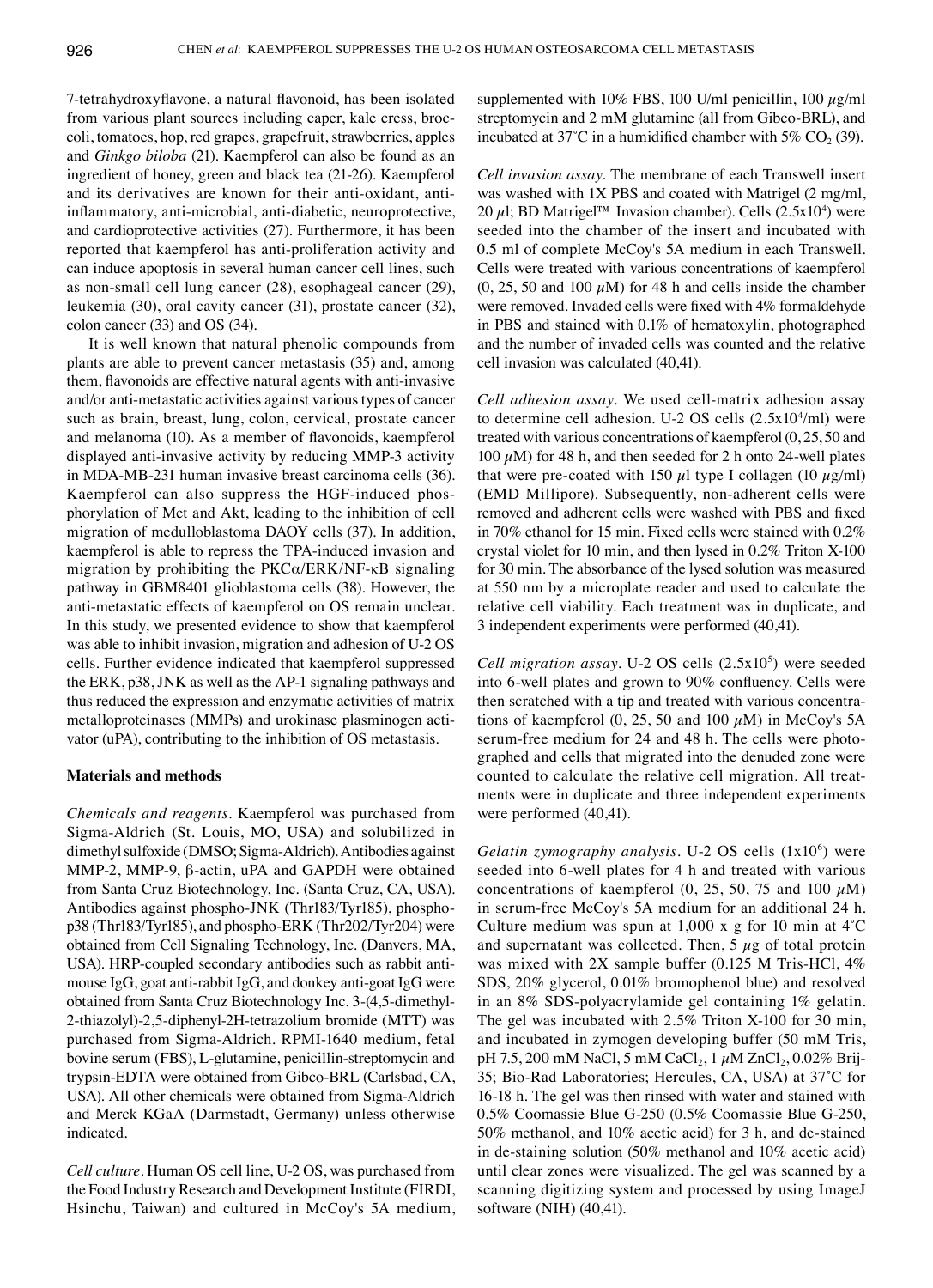*Casein-plasminogen zymography analysis.* U-2 OS cells  $(1x10<sup>6</sup>)$  were seeded into 6-well plates and treated with various concentrations of kaempferol (0, 25, 50, 75 and 100  $\mu$ M) in serum-free McCoy's 5A medium for 48 h. Protein in culture medium was collected as described above and used for assaying the uPA activity. Then,  $30 \mu$ g of total proteins were electrophoresed in an 8% SDS-PAGE gel containing 2% casein and 20  $\mu$ g/ml plasminogen and zymography was analyzed as described in the gelatin zymography analysis (40,41).

*Preparation of whole cell and nuclear protein lysate.* U-2 OS cells were treated with various concentrations of kaempferol for the indicated times, and cells were harvested for the preparation of whole cell lysate using extraction buffer containing ice-cold RIPA buffer (1% NP-40, 50 mM Tris-base, 0.1% SDS, 0.5% deoxycholic acid, 150 mM NaCl, pH 7.5) supplemented with the protease inhibitors including phenylmethanesulfonyl fluoride (10 mg/ml), leupeptin (17 mg/ml) and sodium orthovanadate (10 mg/ml). Cells were completely re-suspended in extraction buffer and incubated in ice for 30 min with occasional mixing, and cell lysates were collected by a spin at 12,000 x g for 10 min at 4˚C. Nuclear extracts were prepared by using the NE-PER Nuclear and Cytoplasmic Extraction kit (Thermo Scientific, Rockford, IL, USA). The obtained nuclear pellet was solubilized in nuclear extraction buffer (1.5 mM  $MgCl<sub>2</sub>$ , 10 mM HEPES, pH 7.9, 0.1 mM EDTA, 0.5 mM dithiothreitol, 0.5 mM phenylmethanesulfonyl fluoride, 25% glycerol and 420 mM NaCl), and incubated in ice for 20 min, then centrifuged at 14,000 x g for 5 min. The supernatant, corresponding to the soluble nuclear fraction, was collected for the electrophoretic mobility shift assay (EMSA) of AP-1. The protein concentrations were determined by using Bio-Rad Protein Assay Dye Reagent Concentrate (Bio‑Rad) (41).

*EMSA.* U-2 OS cells were seeded at a density of  $5x10^6$ the day prior to treatment. Cells were then treated with 100  $\mu$ M of kaempferol for 12 h. Soluble nuclear fraction was prepared as described above. Biotin end-labeled oligonucleotide corresponding to the consensus AP-1 binding site (5'-CGCTTGATGACTCAGCCGGAA-3') was prepared with the LightShift Chemiluminescent EMSA kit (Thermo Scientific) and used as the probe. Then,  $5 \mu$ g of nuclear extract was incubated with biotin end-labeled duplex DNA, electrophoresed in a 6% polyacrylamide native gel, transferred to a positive nylon membrane, UV cross-linked, and incubated with streptavidin-HRP. Signals were developed by enhanced chemiluminescence using the ECL kit from Millipore (Billerica, MA, USA) (41).

*Western blotting.* Whole cell lysate was prepared from treated cells as described above, electrophoresed in sodium dodecyl sulfate-polyacrylamide gel and transferred onto polyvinylidene fluoride (PVDF) membrane (Millipore). The membranes were then incubated in blocking buffer (5% non-fat milk and 0.1% Tween-20 in Tris-buffered saline) for 1 h and incubated with primary antibody in 1% non-fat milk (with 0.1% Tween-20 in Tris-buffered saline) at 4˚C overnight. Membranes were washed with 0.1% Tween-20 in Tris-buffered saline 3 times for 10 min before incubating with HRP-conjugated secondary antibody at room temperature for 1 h. Protein signals were detected by enhanced chemiluminescence (ECL) (41).

*Quantitative real-time PCR analyses of MMP-2 and MMP-9 genes.* U-2 OS cells were treated with 0 and  $100 \mu$ M of kaempferol for 24 h and cells were collected for the isolation of total RNAs using the Qiagen RNeasy mini kit. cDNAs were obtained using the High Capacity cDNA reverse transcription kit according to the standard protocol provided by the supplier (Applied Biosystems, Foster City, CA, USA). Then, 1  $\mu$ l of reverse-transcribed cDNA was mixed with 2X SYBR-Green PCR master mix (Applied Biosystems) and 200 nM of forward and reverse primers for the quantitative PCR according to the following conditions: 2 min at  $50^{\circ}$ C, 10 min at  $95^{\circ}$ C, and 40 cycles of 15 sec at 95˚C, 1 min at 60˚C. PCR reaction was performed on an Applied Biosystems 7300 Real-Time PCR system in triplicate and fold changes of the expression were derived using the comparative  $C_T$  method (42,43). Primers used were: human MMP-2-forward, CCCCAGACAGGTGA TCTTGAC and reverse, GCTTGCGAGGGAAGAAGTTG; human MMP-9-forward, CGCTGGGCTTAGATCATTCC and reverse, AGGTTGGATACATCACTGCATTAGG; human GAPDH-forward, ACACCCACTCCTCCACCTTT and reverse, TAGCCAAATTCGTTGTCATACC (40).

*Statistical analysis.* The student's t-test was used to analyze differences between treated and control groups. P<0.05 was considered to indicate a statistically significant difference (39, 40).

## **Results**

*Kaempferol inhibits invasion, migration and adhesion of U-2 OS cells.* We performed the Matrigel-coated Transwell assay to determine the effects of kaempferol on cell invasion. As shown in Fig. 1A, treatment of U-2 OS cells with increasing concentrations of kaempferol decreased the cell invasion in a concentration-dependent manner. It is possible that kaempferol inhibits migration of U-2 OS cells, leading to the inhibition of cell invasion. To address this possibility, cells were treated with different concentrations of kaempferol for 24 and 48 h and the effects of kaempferol on cell migration were analyzed by wound-healing assay. As shown in Fig. 1B, cells that migrated into the denuded zones were decreased by kaempferol treatment in a concentration-dependent manner after 24 h of treatment. We observed the same phenomenon after 48 h of drug treatment. To examine whether kaempferol also affects cell adhesion, U-2 OS cells were treated with different concentrations of kaempferol and the ability of cells to adhere to extracellular matrix (ECM) was examined by cell-matrix adhesion assay. The result showed that kaempferol treatment inhibited adhesion of cells onto collagen matrix in a concentration-dependent manner, with >60% inhibition following treatment with 100  $\mu$ M of kaempferol (Fig. 1C).

*Kaempferol reduces the enzymatic activities of MMP-2, MMP-9 and uPA of U-2 OS cells.* During cancer metastasis, MMPs are produced to degrade ECM, a critical step for cancer invasion. Kaempferol inhibited the enzymatic activities of both MMP-2 and MMP-9 by gelatin zymography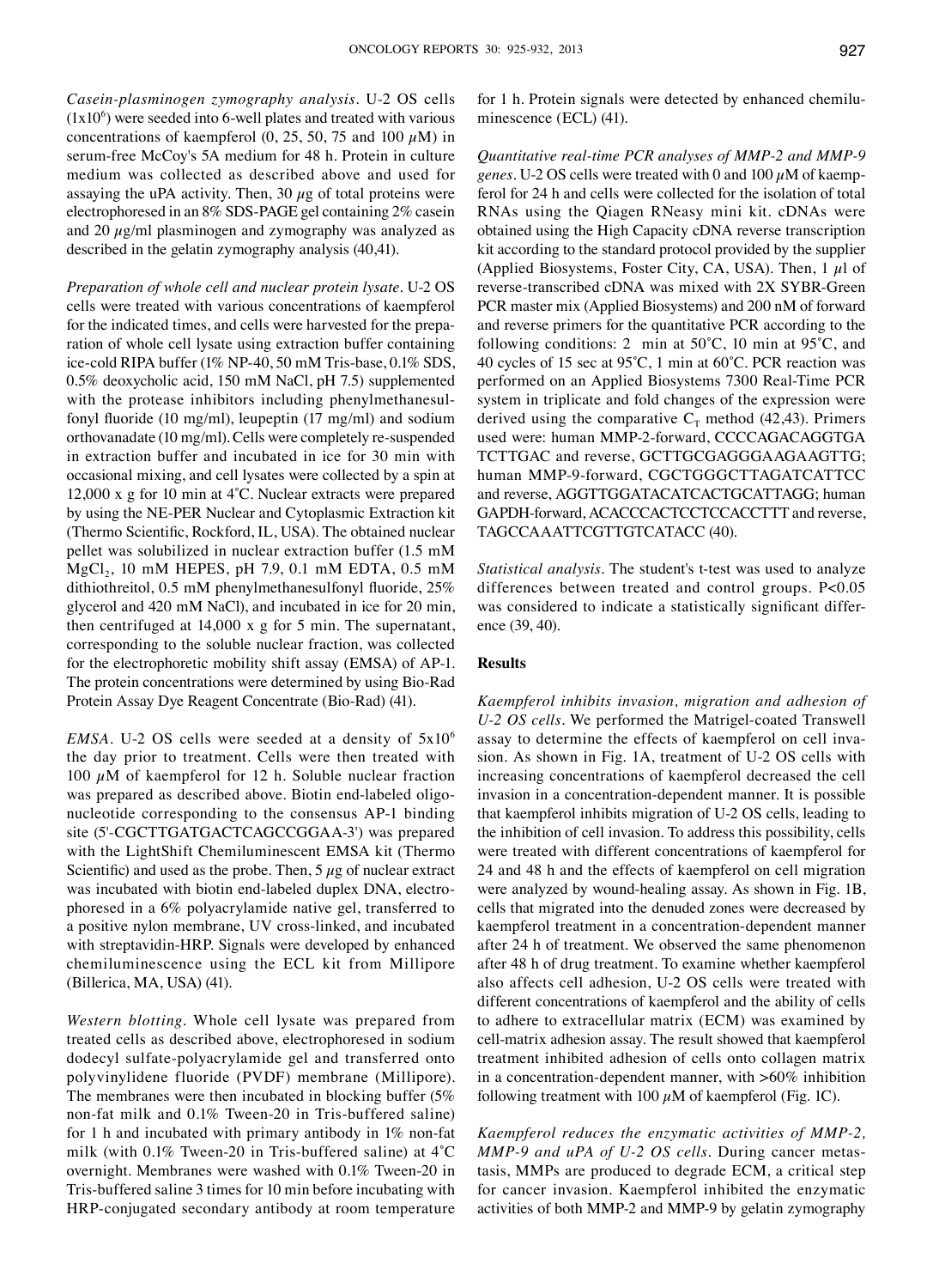

Kaempferol (μM)

Figure 1. The effects of kaempferol on invasion, migration, and adhesion of U-2 OS cells. (A) Kaempferol inhibits invasion of U-2 OS cells. Cells were treated with kaempferol  $(0, 25, 50$  and  $100 \mu M$ ) for 48 h and cells that invaded through Matrigel into the lower surface of the filter were stained and counted. The invaded cells at 0  $\mu$ M of kaempferol (control) were set as 100%, and the relative percentage of invaded cells from other concentrations of kaempferol was calculated accordingly. (B) Kaempferol inhibits migration of U-2 OS cells. Confluent cells were wounded by scratching with a pipette tip and incubated with (25, 50 and 100  $\mu$ M) or without (0  $\mu$ M) kaempferol in serum-free medium for 24 and 48 h. Cells that migrated into the denuded zone were counted and plotted as shown here. (C) Kaempferol reduced adhesion of U-2 OS cells. Cells were treated with kaempferol  $(0, 25, 50, 100, \mu M)$  for 48 h and the cell-matrix assay was performed as described in Materials and methods. The cell adhesion was expressed as percentage by setting control treatment as  $100\%$ . Each point is the mean  $\pm$  SD of 3 experiments. (a) A significant statistical difference compared to the control. (b) A significant statistical difference compared to the 25  $\mu$ M treatment. (c) A significant statistical difference compared to the 50  $\mu$ M treatment.

analysis (Fig. 2A and B). More than 50% of enzymatic activity of MMP-2 was inhibited after 50  $\mu$ M of kaempferol treatment. MMP-9 activity was more sensitive to kaempferol than MMP-2, with  $>60\%$  inhibition at 50  $\mu$ M and  $>80\%$  inhibition



Figure 2. Kaempferol inhibits the enzymatic activities of matrix metalloproteinase (MMP)-2, MMP-9 and urokinase plasminogen activator (uPA) of U-2 OS cells. Cells were treated with different concentrations of kaempferol (0, 25, 50, 75 and 100  $\mu$ M) for 48 h. The conditioned media were collected for gelatin or casein zymography assay to determine the (A) MMP-2, (B) MMP-9 and (C) uPA activities. Shown here are the densitometric data expressed as the means  $\pm$  SD of 3 independent experiments. Enzymatic activity from control treatment (0  $\mu$ M) was set as 100% and the percentage of higher drug concentrations was calculated accordingly. (a) A significant statistical difference compared to the control. (b) A significant statistical difference compared to the 25  $\mu$ M treatment. (c) A significant statistical difference compared to the 50  $\mu$ M treatment.

at 75 and 100  $\mu$ M. After binding to its cognate receptor on the cell membrane, uPA is activated to convert plasminogen into plasmin, which in turn degrades ECM and cleaves pro-MMPs, finally leading to cancer metastasis (44). As revealed by casein-plasminogen zymography, kaempferol also reduced the enzymatic activity of uPA, with >50% inhibition at drug concentrations >75  $\mu$ M (Fig. 2C).

*Kaempferol reduces the expression of MMP-2, MMP-9 and uPA of U-2 OS cells.* Since kaempferol reduced the enzymatic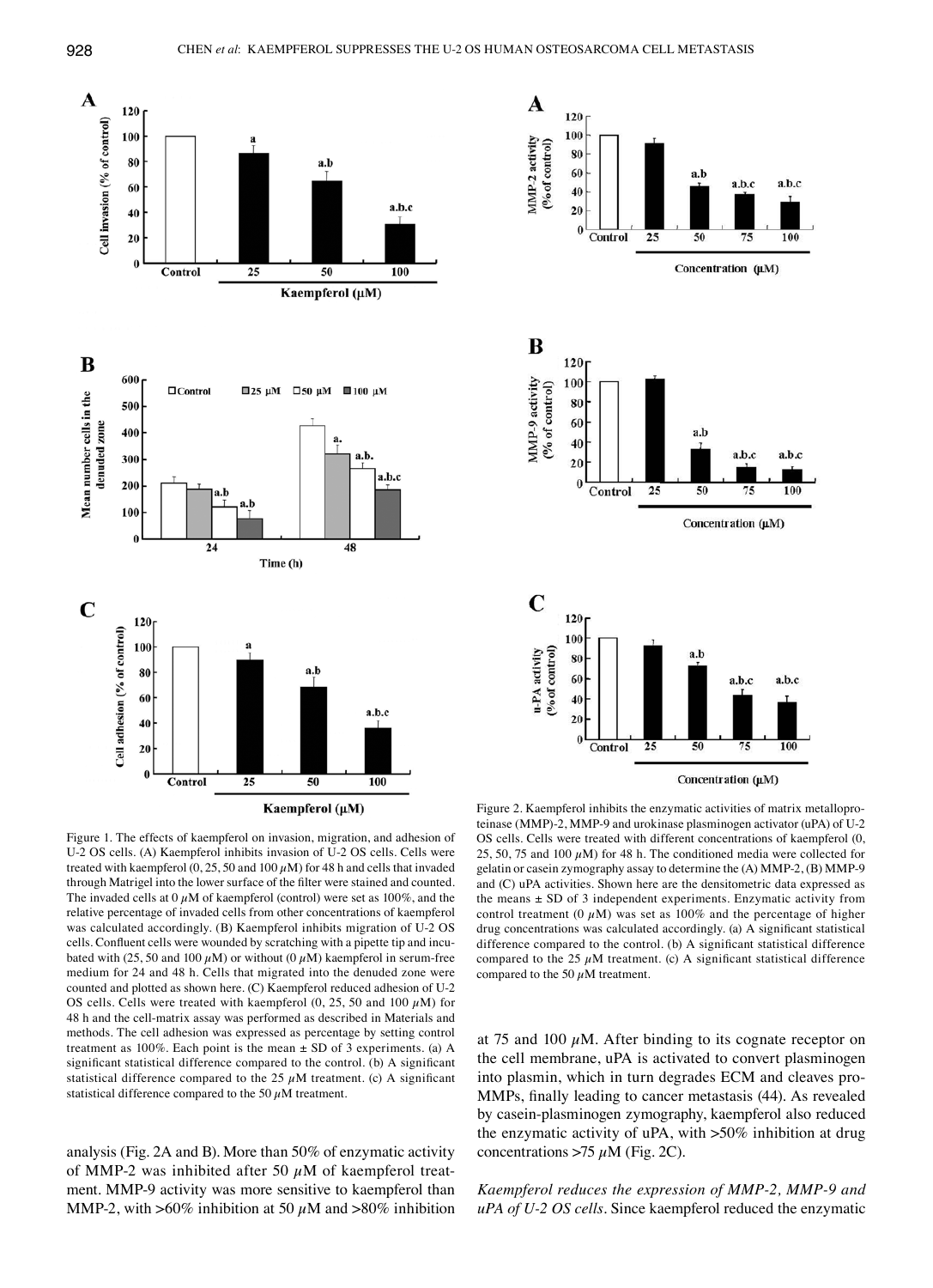

Figure 3. Kaempferol inhibits the expression of matrix metalloproteinases MMP-2, MMP-9 and urokinase plasminogen activator (uPA) of U-2 OS cells. (A) Kaempferol decreases the protein levels of MMP-2, MMP-9 and uPA. Cells were treated with different concentrations of kaempferol (0, 25, 50, 75 and  $100 \mu$ M) for 48 h. Cells were collected for the preparation of cell lysates and then subjected to western blot analyses for MMP-2, MMP-9 and uPA. GAPDH served as the loading control. (B) Kaempferol decreased the gene expression of MMP-2 and MMP-9. Cells were treated with 0 and 100  $\mu$ M of kaempferol for 24 h and gene expression of MMP-2 and MMP-9 was assessed by quantitative RT-PCR.



Figure 4. Kaempferol decreases the protein phosphorylation of ERK, p38, JNK and affects the DNA binding activity of AP-1 in U-2 OS cells. (A) Cells were treated with 100  $\mu$ M of kaempferol for different times (0, 2, 4 and 6 h) and cells were harvested for western blot analyses with anti-p-ERK, anti-p-p38 and anti-p-JNK antibodies, respectively. (B) Cells were treated with 0 and  $100 \mu$ M of kaempferol for 12 h. Nuclear extracts were obtained to analyze the AP-1 DNA binding activity using biotin end-labeled AP-1 oligonucleotides in electrophoretic mobility-shift assay (EMSA). Lane 1, 0  $\mu$ M of kaempferol (control). Lane 2,  $100 \mu$ M of kaempferol. The strong signals on the bottom were excessive free probes. Results from 3 independent experiments were comparable.

activities of MMP-2, MMP-9 and uPA, we hypothesized that kaempferol inhibits the expression of MMPs and uPA. Cells were treated with different concentrations of kaempferol for 48 h and the protein levels of MMP-2, MMP-9 and uPA were examined by western blotting. The result showed that kaempferol treatment decreased the expression of MMP-2, MMP-9 and uPA at the protein levels in a concentration-dependent manner (Fig. 3A). Approximately 50% of the protein amount of MMP-2, MMP-9 and uPA was reduced after 50  $\mu$ M of drug treatment and nearly completely diminished after 75  $\mu$ M of kaempferol treatment. To ascertain whether the decrease in the protein levels of MMP-2 and MMP-9 was a result of the decrease in mRNA levels, U-2 OS cells were treated with 0 and 100  $\mu$ M of kaempferol for 24 h, and quantitative RT-PCR analyses of MMP-2 and MMP-9 genes were performed. As compared to control treatment, kaempferol treatment substantially downregulated the mRNA levels of both MMP-2 and MMP-9 genes (Fig. 3B), indicating that the drug acts at the transcriptional level of both genes.

*Kaempferol inhibits protein phosphorylation of ERK, p38 and JNK in U-2 OS cells.* It has been reported that the MAPK signaling pathway, which includes ERK1/2, C-Jun N-terminal kinase, and p38 kinase pathways, can activate the downstream signaling cascade to increase the expression of MMP family

proteins such as MMP-2, MMP-7 and MMP-9, contributing to cancer invasion and metastasis (45,46). We therefore determined the effects of kaempferol on the protein phosphorylation of ERK, JNK and p38. U-2 OS cells were treated with  $100 \mu M$ of kaempferol for 0 to 6 h and protein phosphorylation was examined by western blot analyses. As shown in Fig. 4A, kaempferol inhibited the protein phosphorylation of ERK, JNK and p38, although the inhibition was in different kinetics for all 3 kinases. Significant inhibition was observed for ERK and p38 after 4 h of drug treatment, while a longer duration of drug treatment (6 h) was needed to inhibit the protein phosphorylation of JNK. Our results suggest that kaempferol inhibits protein phosphorylation and, hence, the inactivation of ERK, JNK and p38, contributing to the reduction in the expression and activities of MMPs.

*Kaempferol inhibits the DNA binding activity of AP-1 in U-2 OS cells.* It is known that the promoters of MMP-2, MMP-9 and uPA harbor several consensus binding sites for AP-1 transcription factor (47-49). One possibility is that kaempferol can suppress the DNA binding activity of AP-1, leading to the reduced expression of MMP-2, MMP-9 and uPA. To address this possibility, cells were treated with 0 and 100  $\mu$ M of kaempferol and nuclear extracts were prepared for the EMSA of AP-1 using consensus AP-1 specific oligonucleotides as a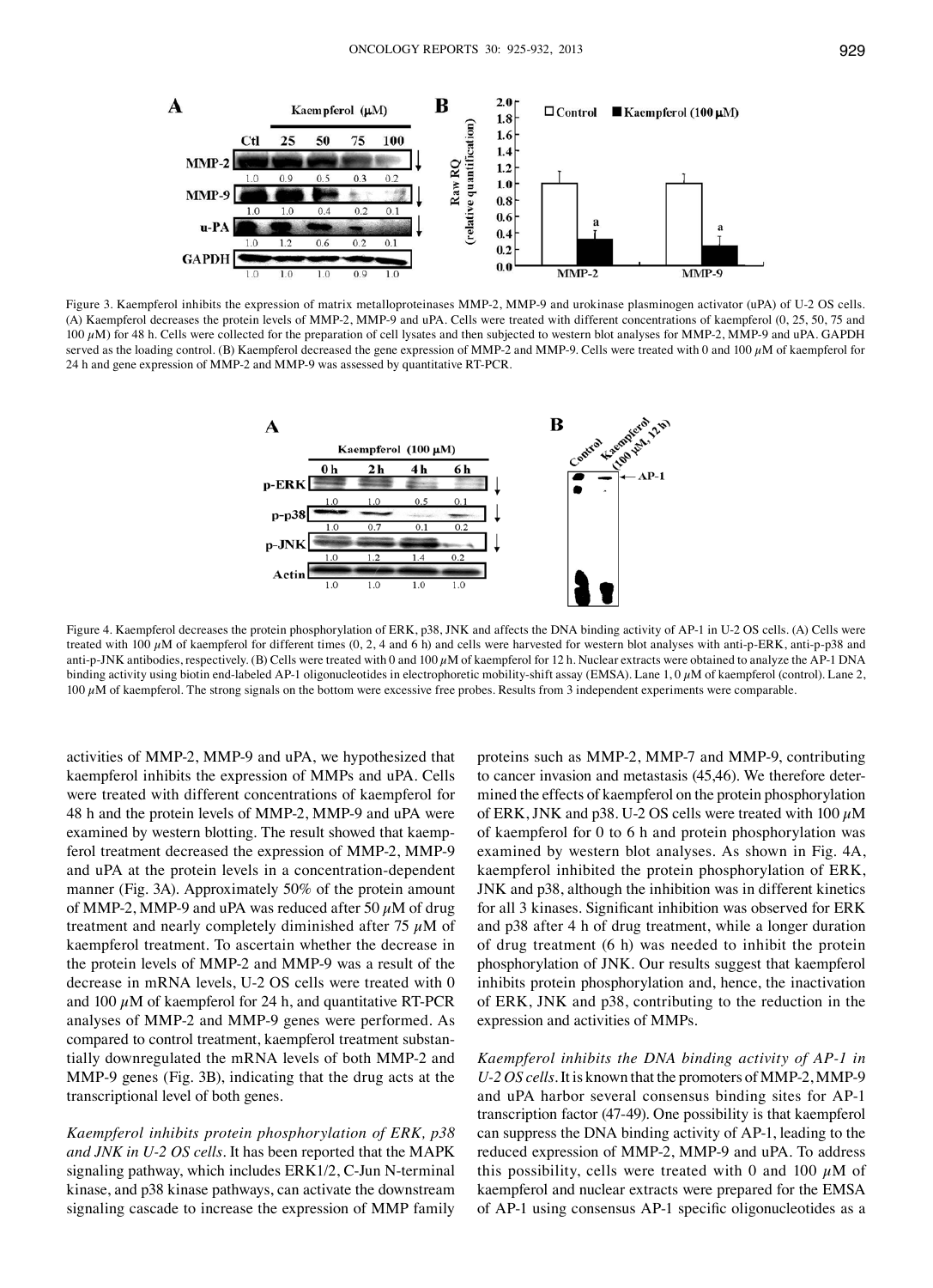

Figure 5. The proposed signaling pathways of kaempferol-inhibited invasion, migration and adhesion in U-2 OS human osteosarcoma cells.

probe. As shown in Fig. 4B, kaempferol treatment inhibited DNA binding activity of AP-1 to its cognate consensus DNA binding motifs. Therefore, our data suggest that kaempferol may inhibit the invasion, migration, and adhesion of U-2 OS cells by attenuating MAPKs/AP-1 -mediated signaling.

# **Discussion**

Osteosarcoma (OS) is the most frequent primary bone tumor that afflicts children and young adults. It is a highly aggressive tumor that metastasizes primarily to the lungs. Current therapy for the disease involves various combinations of surgery and chemotherapy. The dosage of therapeutic drugs is high, often leading to severe side-effects. Radiotherapy may also be included, but most of the tumors are not sensitive to irradiation. Therefore, there is a pressing need for novel agents for the therapy of the disease, particularly for OS patients with metastatic disease. In the present study, we found that the natural flavonoid, kaempferol, was able to inhibit the invasion, migration and adhesion of U-2 OS cells and could have a potential to treat OS metastasis.

Cancer metastasis is a complicated process that involves the loss of cell adhesion, the increase in cell migration, degradation of extracellular matrix (ECM), invasion of surrounding tissues, intravasation and circulation in the vascular and lymphatic systems, extravasation and finally the dwelling in distant organs (50). Interruption during the earlier steps of metastasis may be more promising for the treatment of cancer metastasis. Our data show that kaempferol can indeed attenuate the metastatic behavior of U-2 OS cells by inhibiting the attachment of cells to the ECM, suppressing cell migration, and blocking the invasion of cells (Fig. 1). The proteolysis of the ECM and basal membranes is a critical step in the invasive processes and the MMPs are responsible for ECM degradation. MMPs are zinc-dependent endopeptidases. According to their structure and substrate specificity, MMPs can be divided into several subgroups including gelatinases, collagenases, stromelysins, membrane-type MMPs and other MMPs (51). The MMP-2/MMP-9 double null mice have defects in tumor angiogenesis and invasion, outlining the importance the gelatinases MMP-2 (gelatinase-A) and MMP-9 (gelatinase-B) in tumor progression (52). Clinically, the expression levels of MMP-2 and MMP-9 in tumors are highly related to the metastatic potential (53-55). Increased expression levels of MMP-2 and MMP-9 were also identified as prognostic markers for a poor outcome of OS (56-58). MMP-9-positive OS patients have an overall 5-year survival rate of 28%, while that of MMP-9-negative OS patients is 79% (59). Therefore, MMP-2 and MMP-9 are suitable therapeutic targets. In the present study, we found that kaempferol can act on MMP-2 and MMP-9 by decreasing their enzymatic activities and expression at the transcriptional and translational levels (Figs. 2 and 3), leading to the inhibition of invasion of U-2 OS cells. These findings also outline the importance of MMP-2 and MMP-9 in OS metastasis.

Activation of MMPs is initiated by the binding of the uPA to the membrane-bound receptor, the urokinase plasminogen activator receptor (uPAR), and this binding leads to the activation of uPA to convert the plasminogen to plasmin, which in turn cleaves pro-MMPs into active MMPs. Thus, the association of uPA with its cognate receptor uPAR at the surface of cancer cells is considered to be significantly involved in tumor invasion and metastasis (44,60). It has been shown that the uPA-uPAR system plays a critical role in OS metastasis(61,62). In addition, the uPA levels are found to be in an inverse relationship with survival time in OS patients (62). Furthermore, reduction in primary tumor growth and pulmonary metastasis was observed in an *in vivo* OS model that was inoculated with uPAR antisense clones (63). Based on these observations, inhibition of uPA may be suitable for overcoming OS metastasis. Our results showed that kaempferol not only reduced the enzymatic activity of uPA (Fig. 2C), but also decreased the protein levels of uPA (Fig. 3A), possibly resulting in the inactivation of MMPs and hence the inhibition of invasion of U-2 OS cells.

MAPKs (ERK, p38, JNK) are involved in MMPs or uPA promoter induction through AP-1 (47,48,64) and can regulate the activities of MMPs or uPA in various cell types (65-67). AP-1 is comprised of Fos and Jun proteins and functions as a transcription factor that controls cell proliferation, differentiation, and bone metabolism. Studies have shown that Fos and Jun are significantly upregulated in high-grade OS, as compared to benign osteoblastic lesions and low-grade OS (68,69) and tend to develop metastases (70). It was reported that inhibition of AP-1-mediated transcription resulted in reduced migration, invasion and metastasis in a murine model of OS (71,72). These data strongly suggest that MAPKs and AP-1 function as mediators of cancer metastasis and our current study indicated that kaempferol can inhibit the metastasis of OS cells by suppressing the activation of these two important mediators.

In summary, the inhibitory effects of kaempferol on the metastasis of OS are delineated in Fig. 5. The natural flavonoid kaempferol exhibits anti-metastasis activity by blocking the activation of MAPKs and AP-1 signaling pathways to reduce the expression and activities of MMPs and uPA and results in the inhibition of invasion, migration and adhesion of OS cells. Our previous studies have shown that kaempferol reduced the cell viability, induced cell apoptosis of U-2 OS cells and inhibited tumor growth in BALB/c<sup>nu/nu</sup> mice inoculated with U-2 OS cells, but exhibited low cytotoxicity on human fetal osteoblast progenitor (hFOB) cells (34). In the present study, we further demonstrated that kaempferol inhibited the meta-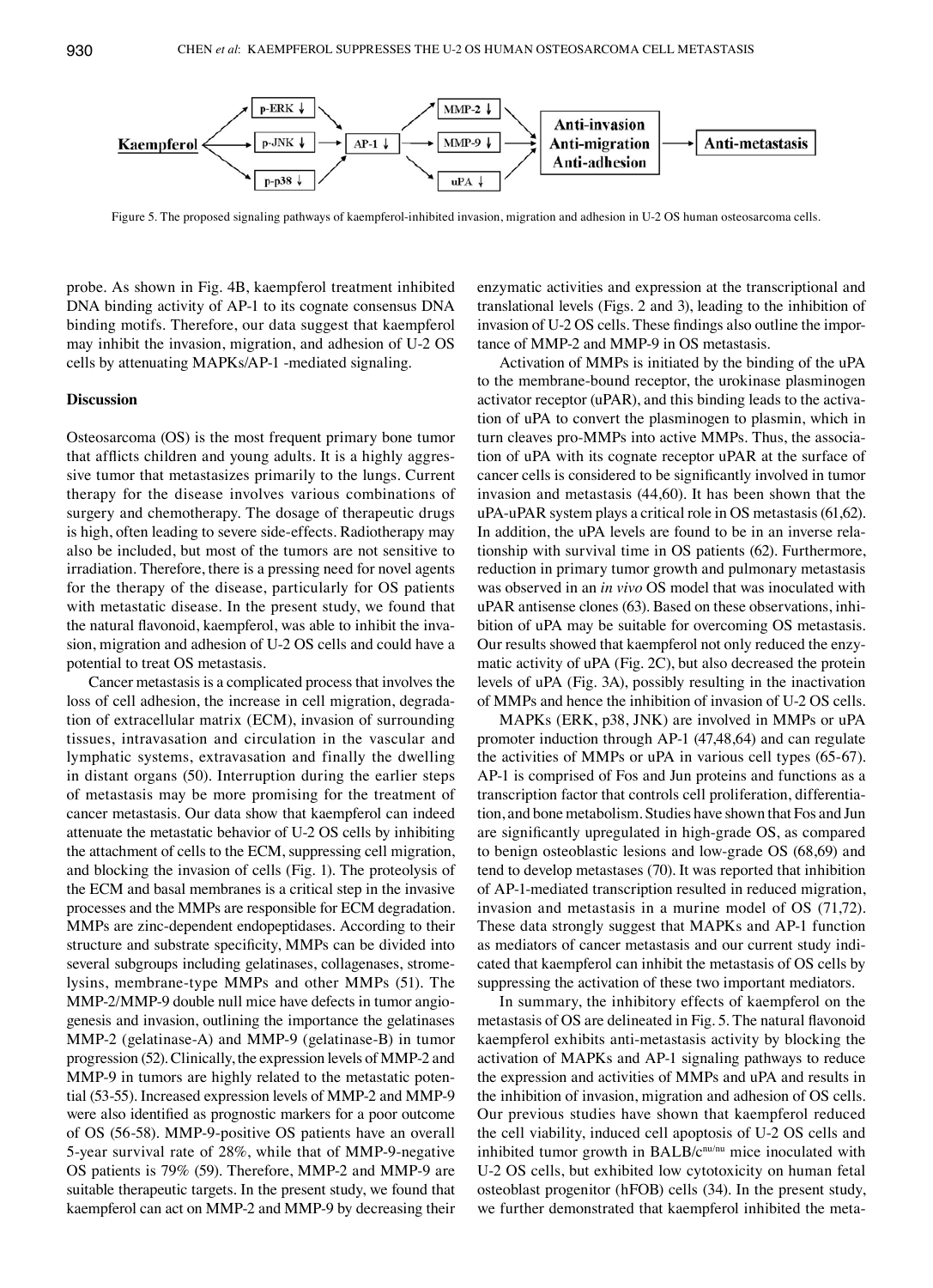static potential including invasion, migration and adhesion of U-2 OS cells. Due to its relative non-toxic, inexpensive nature and its ability to suppress cell growth and inhibit the metastatic potential of OS, kaempferol is a promising agent for the therapy of OS and metastasis of the disease.

### **Acknowledgements**

This study was supported in part by research grants from the National Science Council of the Republic of China (NSC 101-2313-B-039-008) awarded to J.S. Yang.

#### **References**

- 1. Kansara M and Thomas DM: Molecular pathogenesis of osteosarcoma. DNA Cell Biol 26: 1-18, 2007.
- Ottaviani G and Jaffe N: The epidemiology of osteosarcoma. Cancer Treat Res 152: 3-13, 2009.
- 3. Whelan JS: Osteosarcoma. Eur J Cancer 33: 1611-1618, 1997.
- 4. Krishnan K, Khanna C and Helman LJ: The biology of metastases in pediatric sarcomas. Cancer J 11: 306-313, 2005.
- 5. Hayden JB and Hoang BH: Osteosarcoma: basic science and clinical implications. Orthop Clin North Am 37: 1-7, 2006.
- 6. Meyers PA, Schwartz CL, Krailo M, *et al*: Osteosarcoma: a randomized, prospective trial of the addition of ifosfamide and/or muramyl tripeptide to cisplatin, doxorubicin, and high-dose methotrexate. J Clin Oncol 23: 2004-2011, 2005.
- 7. Meyers PA: Muramyl tripeptide (mifamurtide) for the treatment of osteosarcoma. Expert Rev Anticancer Ther 9: 1035-1049, 2009.
- 8. Hodek P, Trefil P and Stiborová M: Flavonoids-potent and versatile biologically active compounds interacting with cytochromes P450. Chem Biol Interact 139: 1-21, 2002.
- 9. Pietta PG: Flavonoids as antioxidants. J Nat Prod 63: 1035-1042, 2000.
- 10. Weng CJ and Yen GC: Flavonoids, a ubiquitous dietary phenolic subclass, exert extensive in vitro anti-invasive and in vivo antimetastatic activities. Cancer Metastasis Rev 31: 323-351, 2012.
- 11. Middleton E Jr, Kandaswami C and Theoharides TC: The effects of plant flavonoids on mammalian cells: implications for inflammation, heart disease, and cancer. Pharmacol Rev 52: 673-751, 2000.
- 12. Guo Q, Zhao L, You Q, *et al*: Anti-hepatitis B virus activity of wogonin in vitro and in vivo. Antiviral Res 74: 16-24, 2007.
- 13. Cárdenas M, Marder M, Blank VC and Roguin LP: Antitumor activity of some natural flavonoids and synthetic derivatives on various human and murine cancer cell lines. Bioorg Med Chem 14: 2966-2971, 2006.
- 14. Burda S and Oleszek W: Antioxidant and antiradical activities of flavonoids. J Agric Food Chem 49: 2774-2779, 2001.
- 15. Crespo I, García-Mediavilla MV, Gutiérrez B, Sánchez-Campos S, Tuñón MJ and González-Gallego J: A comparison of the effects of kaempferol and quercetin on cytokine-induced pro-inflammatory status of cultured human endothelial cells. Br J Nutr 100: 968-976, 2008.
- 16. Yamamoto Y and Gaynor RB: Therapeutic potential of inhibi- tion of the NF-κB pathway in the treatment of inflammation and cancer. J Clin Invest 107: 135-142, 2001.
- 17. Cushnie TP and Lamb AJ: Antimicrobial activity of flavonoids. Int J Antimicrob Agents 26: 343-356, 2005.
- 18. Yu SF, Shun CT, Chen TM and Chen YH: 3-*O*-β-D-glucosyl- (1→6)-β-D-glucosyl-kaempferol isolated from *Sauropus androgenus* reduces body weight gain in Wistar rats. Biol Pharm Bull 29: 2510-2513, 2006.
- 19. Yao P, Nussler A, Liu L, *et al*: Quercetin protects human hepatocytes from ethanol-derived oxidative stress by inducing heme oxygenase-1 via the MAPK/Nrf2 pathways. J Hepatol 47: 253-261, 2007.
- 20. Tijburg LB, Mattern T, Folts JD, Weisgerber UM and Katan MB: Tea flavonoids and cardiovascular disease: a review. Crit Rev Food Sci Nutr 37: 771-785, 1997.
- 21. Park JS, Rho HS, Kim DH and Chang IS: Enzymatic preparation of kaempferol from green tea seed and its antioxidant activity. J Agric Food Chem 54: 2951-2956, 2006.
- 22. Stewart AJ, Bozonnet S, Mullen W, Jenkins GI, Lean ME and Crozier A: Occurrence of flavonols in tomatoes and tomatobased products. J Agric Food Chem 48: 2663-2669, 2000.
- 23. Jaganathan SK and Mandal M: Antiproliferative effects of honey and of its polyphenols: a review. J Biomed Biotechnol 2009: 830616, 2009.
- 24. Zhang Y, Seeram NP, Lee R, Feng L and Heber D: Isolation and identification of strawberry phenolics with antioxidant and human cancer cell antiproliferative properties. J Agric Food Chem 56: 670-675, 2008.
- 25. Kang JW, Kim JH, Song K, Kim SH, Yoon JH and Kim KS: Kaempferol and quercetin, components of *Ginkgo biloba* extract (EGb 761), induce caspase-3-dependent apoptosis in oral cavity cancer cells. Phytother Res 24 (Suppl 1): S77-S82, 2010.
- 26. Bajpai M, Pande A, Tewari SK and Prakash D: Phenolic contents and antioxidant activity of some food and medicinal plants. Int J Food Sci Nutr 56: 287-291, 2005.
- 27. Calderón-Montaño JM, Burgos-Morón E, Pérez-Guerrero C and López-Lázaro M: A review on the dietary flavonoid kaempferol. Mini Rev Med Chem 11: 298-344, 2011.
- 28. Leung HW, Lin CJ, Hour MJ, Yang WH, Wang MY and Lee HZ: Kaempferol induces apoptosis in human lung non-small carcinoma cells accompanied by an induction of antioxidant enzymes. Food Chem Toxicol 45: 2005-2013, 2007.
- 29. Zhang Q, Zhao XH and Wang ZJ: Flavones and flavonols exert cytotoxic effects on a human oesophageal adenocarcinoma cell line (OE33) by causing G2/M arrest and inducing apoptosis. Food Chem Toxicol 46: 2042-2053, 2008.
- 30. Marfe G, Tafani M, Indelicato M, *et al*: Kaempferol induces apoptosis in two different cell lines via Akt inactivation, Bax and SIRT3 activation, and mitochondrial dysfunction. J Cell Biochem 106: 643-650, 2009.
- 31. Kim KS, Rhee KH, Yoon JH, Lee JG, Lee JH and Yoo JB: *Ginkgo biloba* extract (EGb 761) induces apoptosis by the activation of caspase-3 in oral cavity cancer cells. Oral Oncol 41: 383-389, 2005.
- 32. De Leo M, Braca A, Sanogo R, Cardile V, DeTommasi N and Russo A: Antiproliferative activity of *Pteleopsis suberosa* leaf extract and its flavonoid components in human prostate carcinoma cells. Planta Med 72: 604-610, 2006.
- 33. Mutoh M, Takahashi M, Fukuda K, *et al*: Suppression of cyclooxygenase-2 promoter-dependent transcriptional activity in colon cancer cells by chemopreventive agents with a resorcintype structure. Carcinogenesis 21: 959-963, 2000.
- 34. Huang WW, Chiu YJ, Fan MJ, *et al*: Kaempferol induced apoptosis via endoplasmic reticulum stress and mitochondriadependent pathway in human osteosarcoma U-2 OS cells. Mol Nutr Food Res 54: 1585-1595, 2010.
- 35. Sliva D: Suppression of cancer invasiveness by dietary compounds. Mini Rev Med Chem 8: 677-688, 2008.
- 36. Phromnoi K, Yodkeeree S, Anuchapreeda S and Limtrakul P: Inhibition of MMP-3 activity and invasion of the MDA-MB-231 human invasive breast carcinoma cell line by bioflavonoids. Acta Pharmacol Sin 30: 1169-1176, 2009.
- 37. Labbé D, Provençal M, Lamy S, Boivin D, Gingras D and Béliveau R: The flavonols quercetin, kaempferol, and myricetin inhibit hepatocyte growth factor-induced medulloblastoma cell migration. J Nutr 139: 646-652, 2009.
- 38. Lin CW, Shen SC, Chien CC, Yang LY, Shia LT and Chen YC: 12-*O*-tetradecanoylphorbol-13-acetate-induced invasion/migration of glioblastoma cells through activating PKCα/ERK/NF-κB-dependent MMP-9 expression. J Cell Physiol 225: 472-481, 2010.
- 39. Chiu YJ, Hour MJ, Lu CC, *et al*: Novel quinazoline HMJ-30 induces U-2 OS human osteogenic sarcoma cell apoptosis through induction of oxidative stress and up-regulation of ATM/p53 signaling pathway. J Orthop Res 29: 1448-1456, 2011.
- 40. Chen KT, Hour MJ, Tsai SC, *et al*: The novel synthesized 6-fluoro- (3-fluorophenyl)-4-(3-methoxyanilino)quinazoline (LJJ-10) compound exhibits anti-metastatic effects in human osteosarcoma U-2 OS cells through targeting insulin-like growth factor-I receptor. Int J Oncol 39: 611-619, 2011.
- 41. Hour MJ, Tsai SC, Wu HC, *et al*: Antitumor effects of the novel quinazolinone MJ-33: Inhibition of metastasis through the MAPK, AKT, NF-κB and AP-1 signaling pathways in DU145 human prostate cancer cells. Int J Oncol 41: 1513-1519, 2012.
- 42. Lai KC, Huang AC, Hsu SC, *et al*: Benzyl isothiocyanate (BITC) inhibits migration and invasion of human colon cancer HT29 cells by inhibiting matrix metalloproteinase-2/-9 and urokinase plasminogen (uPA) through PKC and MAPK signaling pathway. J Agric Food Chem 58: 2935-2942, 2010.